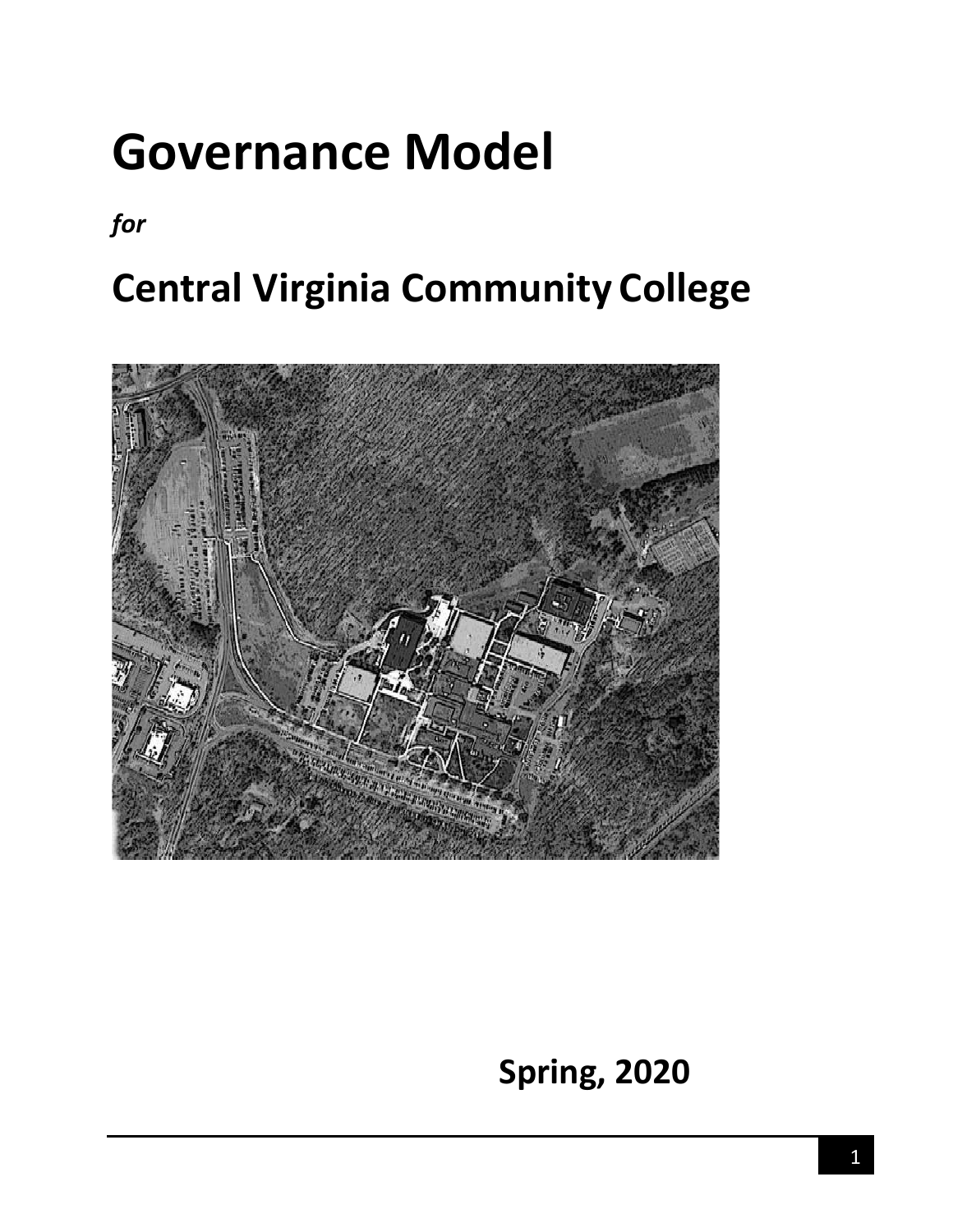## **Table of Contents**

### **I. Introduction to Governance Plan**

- a. Background
- b. Purpose
- c. Goals of CVCC Governance Model
- d. Objectives of CVCC Governance Model
- e. Changes to the CVCC Governance Model

#### **II. CVCC Governance Model**

- a. Selection Process for Committee Membership
- b. CVCC Governance Model Flow Chart

#### **III. Roles and Responsibilities**

- a. The Office of Institutional Effectiveness and Strategic Planning
- b. The College Governance Council (CGC)
- c. The President's Cabinet
- d. Deans
- e. Constituency Groups
- f. Policy Committees
- g. Program Committees
- h. Standing Committees
- i. Subcommittees

#### **IV. Strategic Planning and Budgeting Timeline Template**

- **V. Guidelines for Governance Committees**
- **VI. Committee Policy Approval Protocol**
- **VII. Committees and Membership (***Policy and Program, in alphabetical order***)**
- **VIII. Forms**
- **IX. Governance Model Evaluation**
- **X. Meeting Calendar**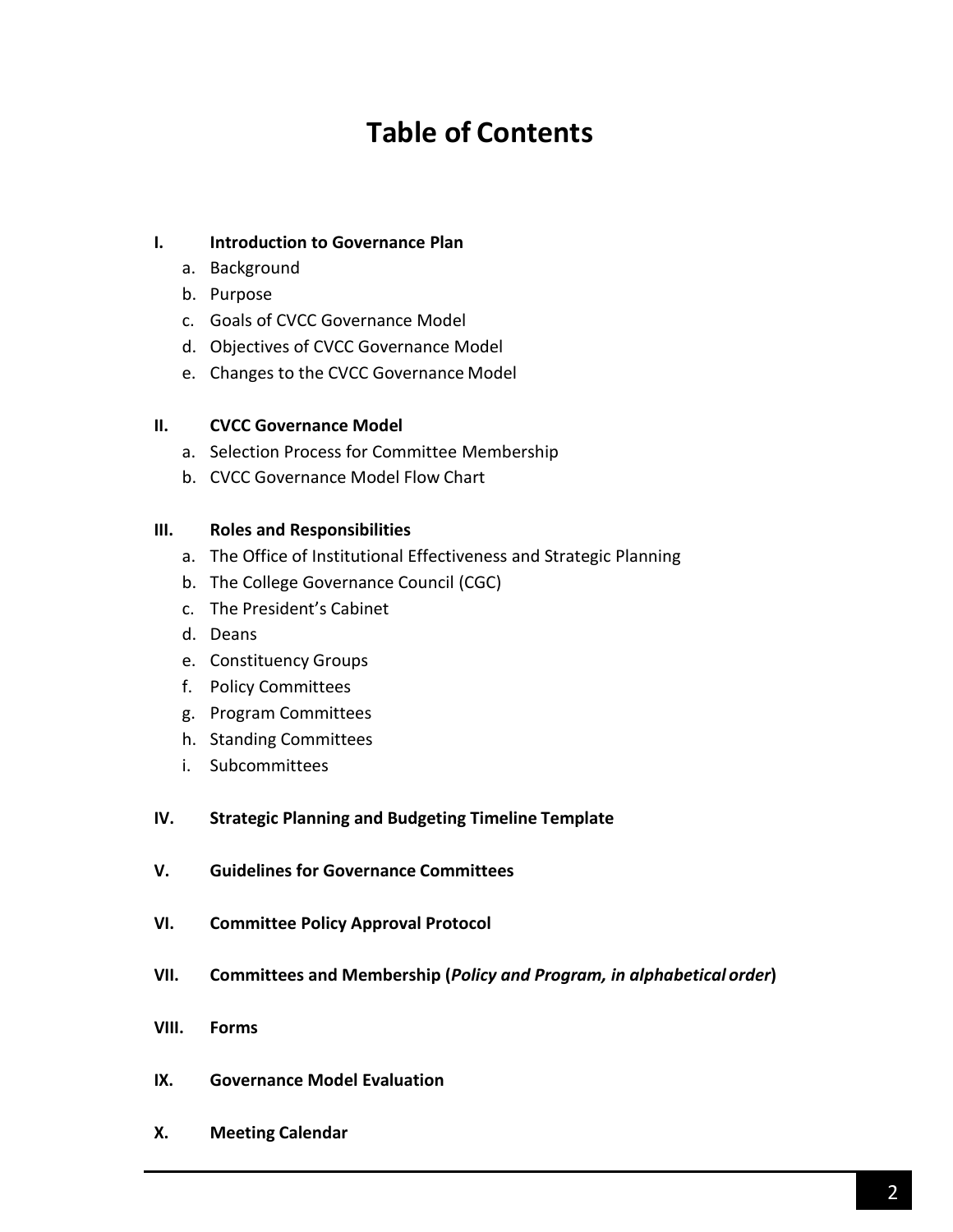## **I. Introduction to the Governance Plan**

## **a. Background**

In 2011 the Administration of Central Virginia Community College (CVCC) identified the need to review the structure for governance. A team comprised of representatives from the faculty, staffand administration met over a period of six months and developed a comprehensive governance structure to present to the President's Cabinet and College community forapproval.

## **b. Purpose**

The purpose of the CVCC Governance Model is to provide a structure for decision-making that offers opportunities for all groups of stakeholders to participate. Additionally, the CVCCGovernance Model supports the College's mission statement:

- To provide open, flexible, affordable, quality learning opportunities for personal growthand the acquisition of knowledge and skills necessary for productive and meaningfullife;
- To provide general education, transfer, applied science, certificate, and diplomaprograms;
- To determine the training needs of business, industry, and government to benefit the service area;
- To support workforce and economic development through participation in regionalorganizations and training for new and/or expanding businesses;
- To provide support services for education, training, technology infrastructure, and workforce development.

## **c. Goals of CVCC College Governance**

The goals of the CVCC Governance modelare:

- To foster an efficient and democratic process for decision making;
- To provide a broad-based understanding of the decision-making process;
- To examine policies and procedures across departments;
- To promote and enhance coordination among all stakeholders;
- To encourage effective practices in meeting the goals of the College.

## **d. Objectives of CVCC College Governance**

The objectives of the CVCC Governance modelare:

- Establish an efficient and democratic process for decision making;
- Include members from all stakeholder groups;
- Provide consistent, accurate, and timely information to the College community;
- Maintain open communication between administrators, faculty, and staffthrough consistent interaction during the decision-making process;
- Ensure participation of stakeholders who are interested in or are "subject matter experts" as well as those charged with responsibility for proposing or implementing policies andprograms.
- Prioritize allocation of discretionary budget based on college goals.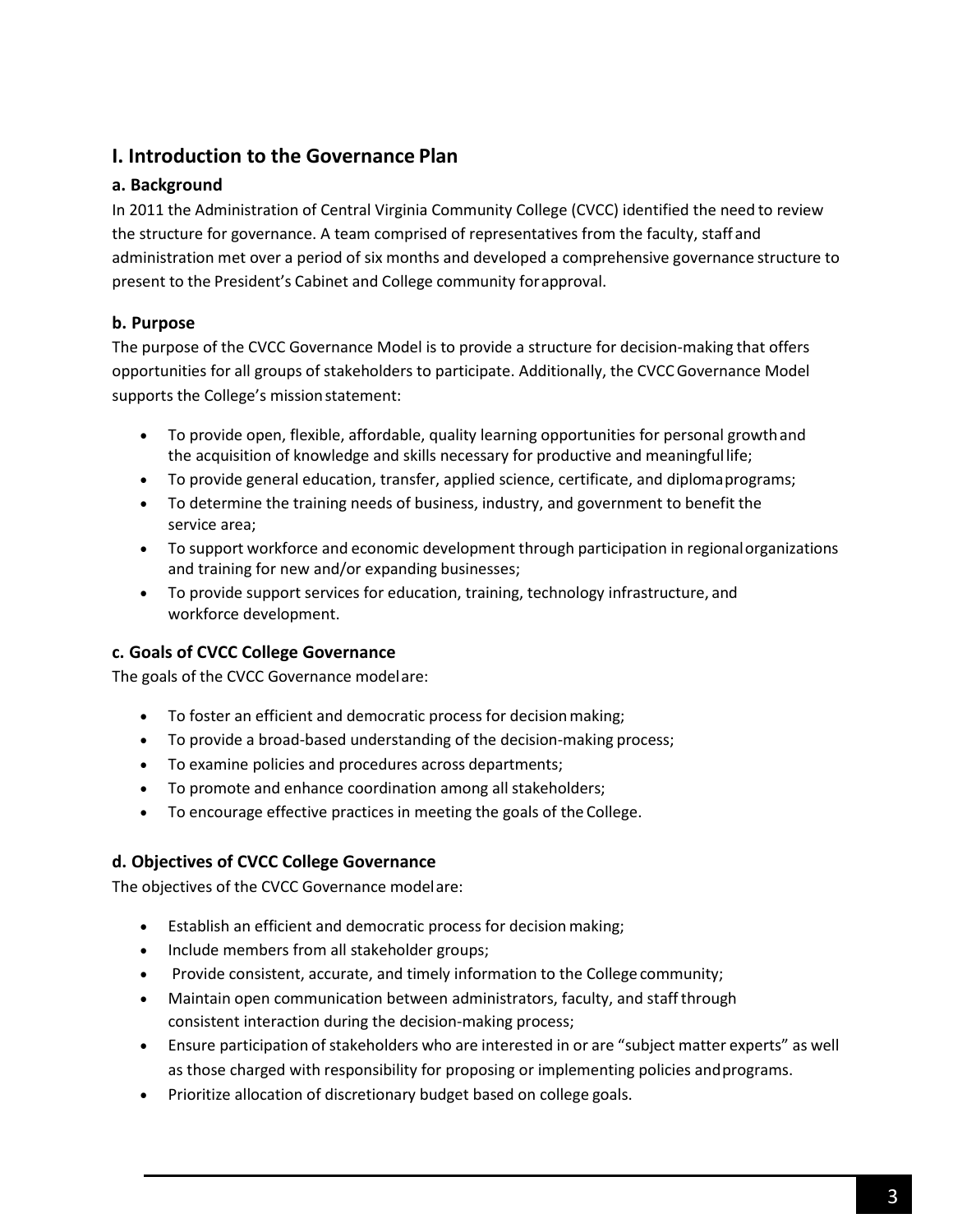#### **e. Changes to the CVCC Governance Model**

Each year the President's Cabinet will appoint an *ad hoc* "Governance ModelCommittee" composed of broadly representative members of the college community who will be tasked with the responsibility of addressing and making changes to the Governance Model as requestedby the College Governance Council (CGC). Theywill:

- Develop changes to the governance model
- Change committee representations as needed
- Develop new committees as needs arise or disband committees no longerneeded
- Perform other services to modify the Governance Model as needed

All changes and other alterations to the Governance Model will be sent to the CGC for approval or revision.

## **II. CVCC Governance Model**

#### **a. Selection Process for Committee Membership**

All members of the college community are strongly encouraged to serve on at least one committee. Members on the various committees are intended to be representatives of their particular constituency group and operating units. Constituency groups may use any mechanism they feel appropriateto determine which of their members serves on whichcommittee.

Prior to April 1, each constituency group leader will identify those members whose terms haveexpired and are not currently eligible for membership on that committee. Each constituency group leader will identify willing individuals among their group to serve in those committee positions soon to be vacated. Each committee's membership table found on Communique will indicate thepositions becoming vacant for the upcoming academic year. **To ensure maximum participation inCollege governance**, whenever possible, constituency groups should avoid having a single member serveon more than one policy or program committee. Members may not serve consecutive terms. No individual may serve as chair of any committee for more than two consecutiveyears.

Constituency group chairs must forward the updated membership lists to the Office of Institutional Effectiveness and Strategic Planning (OIESP) by May 1. The OIESP with input from all contributors, will compile these lists to generatethe finalized committee membership tables for the following academic year. The OIESP willforward these finalized membership lists to the webmaster to be posted on Communique.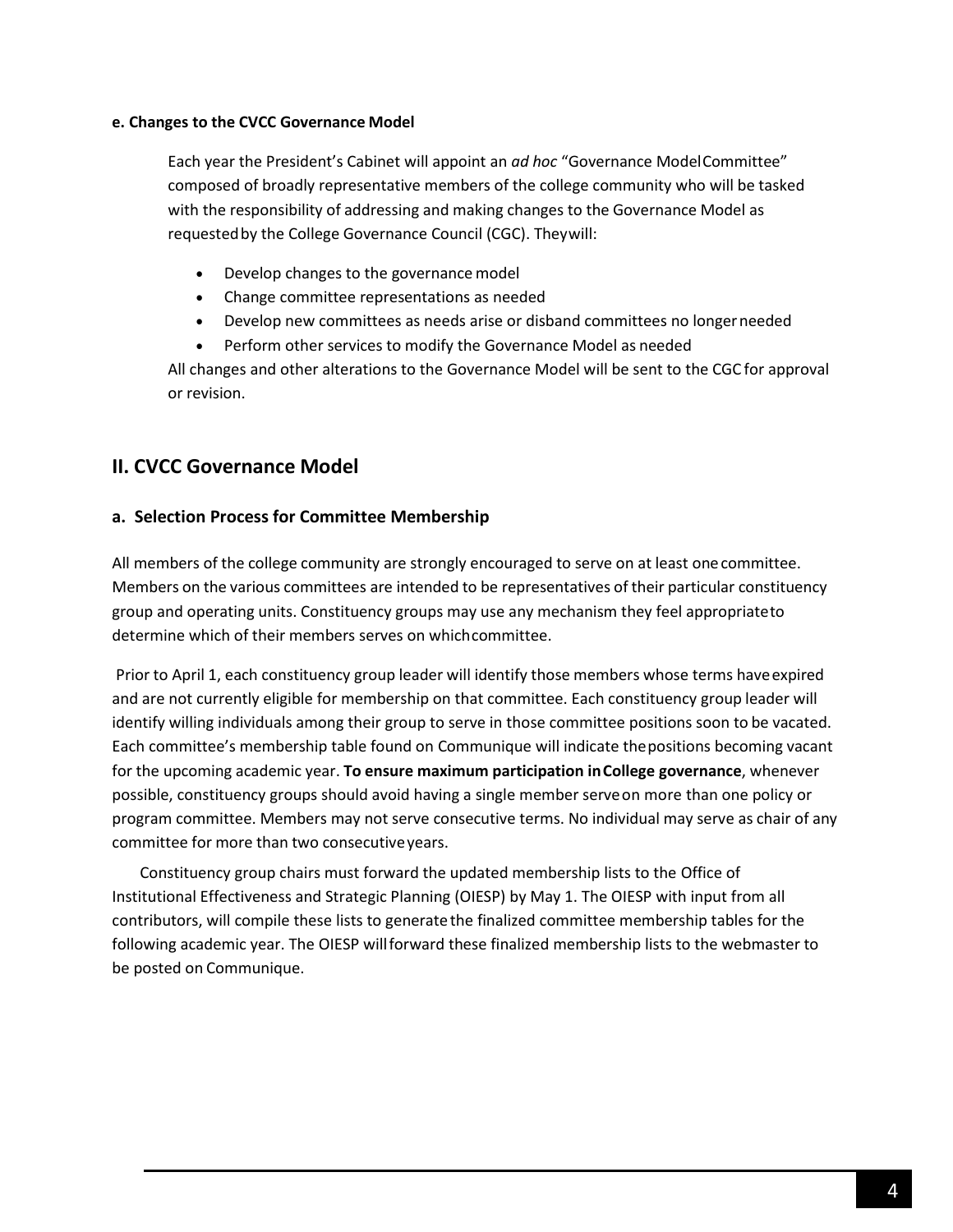All meetings are open for anyone to attend. Only the official representativesmay vote.

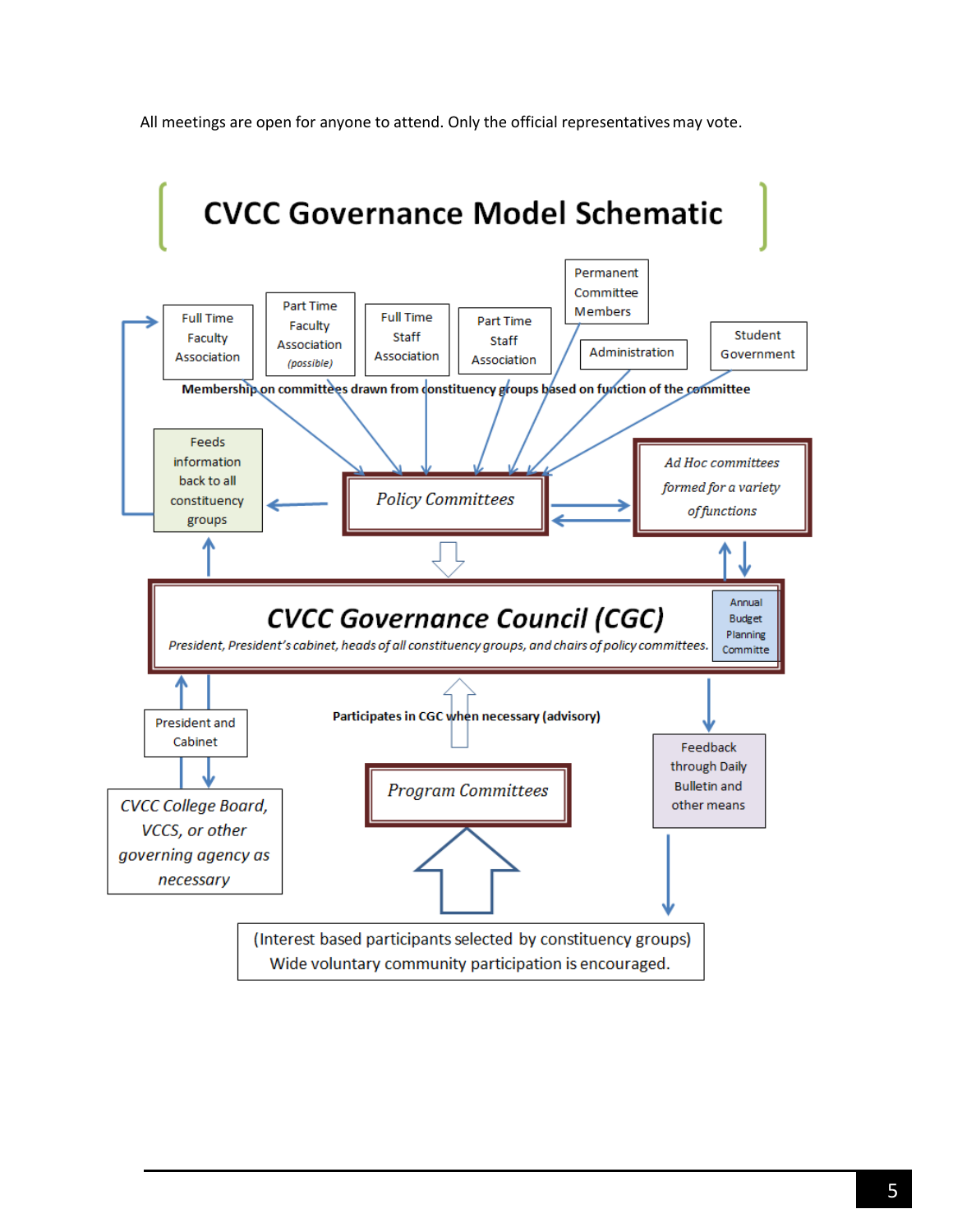## **III. Roles and Responsibilities**

a. **The Office of Institutional Effectiveness and Strategic Planning** will facilitate/oversee the operation and maintenance of the Governance Model to enhance bettercommunication.

The Office of Institutional Effectiveness will be responsiblefor:

- Updates/changes to the model that comes through the College Governance Council (CGC).
- Ensure that committees' minutes are posted within two weeks of the meeting.
- Updates and publishes annual meeting calendar
- Updates and publishes committee membership roster based on input from constituency groups.
- Establish the Committee on Committees as an Ad Hoc committee.

b. **The College Governance Council (CGC)** is comprised of the chairs of all policy committees,the presidents of each constituency group, the President's Cabinet and the College President. The primary responsibility of this group is to accept or reject completed policy proposals that have been brought to the CGC after having been discussed and approved by a policy committee or constituency group and all other groups who are affected by that policy proposal. Rejected proposals will be sent back tothe initiating group. The CGC will discuss and create policy proposals only on those issues that affect more than a single constituency group or department or fall outside of the purview of any existing committee.

Any policy proposals that are approved by the CGC must fall within the rules and procedures of State, VCCS, and local board requirements. All policy proposals approved by the CGC will be submitted as a *Consent Agenda Item* for inclusion in the next President's Cabinet meeting.

c. **The President's Cabinet** members are responsible for areas within their scope of responsibility.This group consists of the President, Vice Presidents, and Human Resources Director, constituencygroup Presidents, Dean of Institutional Effectiveness and Planning, and others upon request. They will revise and recommend policies based on mandates from the VCCS and other governing bodies and identify the need for new or revised policies. Policies presented to the President's Cabinet by the CGC become part of the *Consent Agenda*. Once approved as part of the consent agenda, the policies become effective and will be published by the Office of Institutional Effectiveness. Because consent agenda items emerge from the CGC, which includes the members of the President's Cabinet, any objectives should have been resolved prior to their presentation as Consent Agenda items. All other new governance policies and substantive revisions to existing policies must be reviewed and approved by the President's Cabinet before becoming official policy. Afterthis process is completed, OIESP will ensure that the new policy is communicated to the CVCC community and appropriately published and enacted.

d.**Associate Vice Presidents and Deans** are responsible for assuring adherence to established policies in the conduct ofCollege business. Associate Vice Presidents and Deans may issue procedures associated with a policy within their areas of responsibility and ensure the accuracy and timeliness of policies and procedures. This responsibility includes proper notification to respective faculty and staff of changes and updates to these policies andprocedures.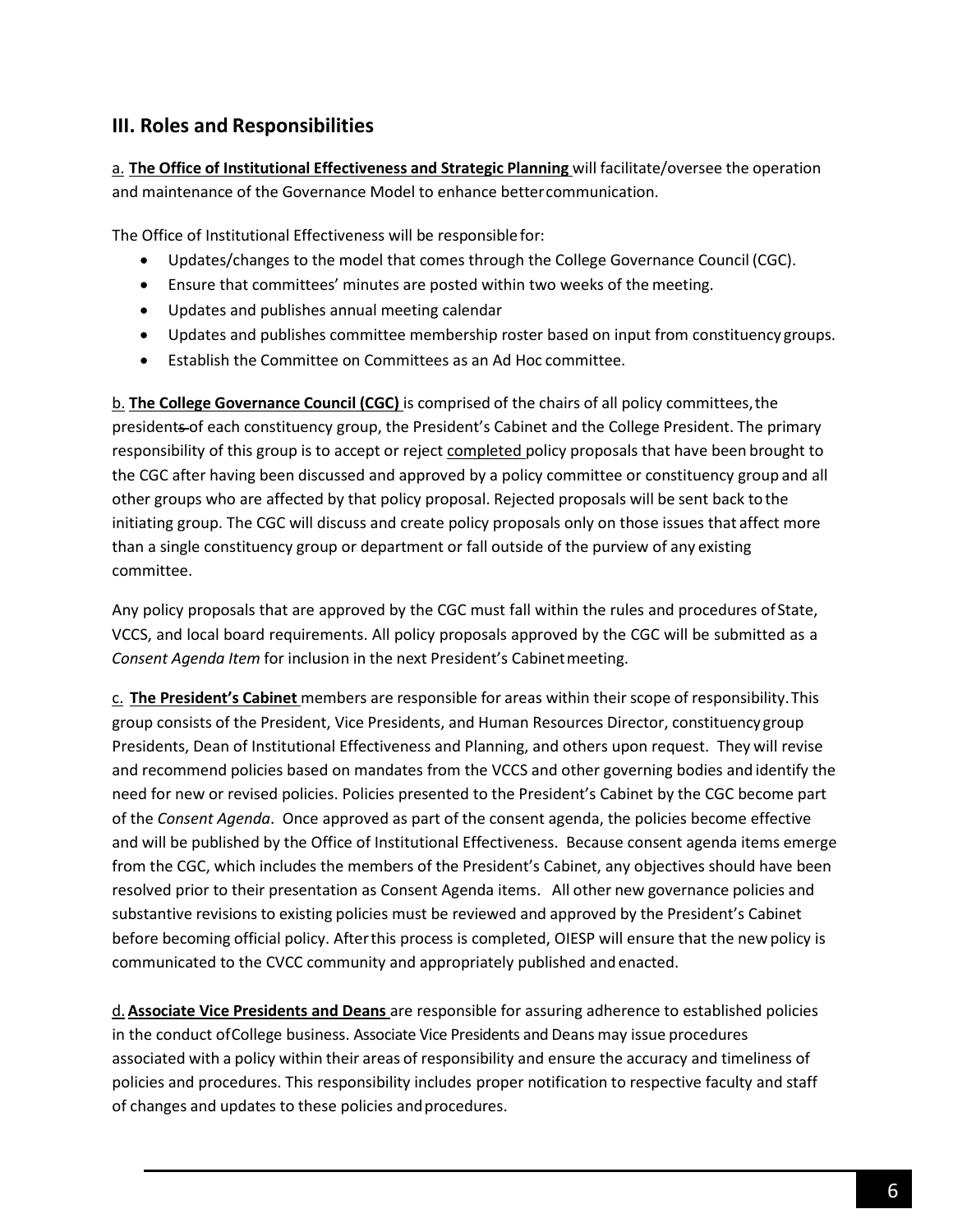e. **Constituency Groups** will provide representation and access for all segments of CVCC. Each group is self-governing and operates according to its own by-laws, sets its own agenda and provides representation on standing, ad hoc, program and policy committees from its membership. The purpose of the constituency group is:

- To create a forum to discuss concerns pertinent to the group;
- To disseminate information;
- To discuss proposed new policies and/or policy changes;
- To develop policies that are applicable only to that constituency group;
- To promote communication

#### *The current Constituency Groups are:*

- Faculty Association
- Classified Staff Association
- Part-time Employee Associations

f. **Policy Committees** will engage in policy-making recommendations that impact one ormore aspects of teaching, learning, and operations. Completed policy recommendations are submitted to the CVCC Governance Council. The Policy Committees may be charged with addressing special projects,or strategic tasks of the College related to their area of responsibility. Committees may vary from yearto year based on the changing needs of theCollege.

g.**Program Committees** will engage in supportive activities and programs of the college and make recommendations to the policy committees or constituency groups as appropriate.

h. **Standing Committees** may be established as needed for a specific task.

i. **Subcommittees** may be formed at the discretion of a governance committee or recommendation from the broader community to focus on particular issues or ideas and bring back program orpolicy suggestions to the main committee. Some permanent subcommittees are noted in several committees to carry out specific tasks that fall under the jurisdiction of that committee. All subcommitteesmust be chaired by a member of the parent committee and may include both committee and non-committee members, depending on the issues involved and the interests of members of the broader college community.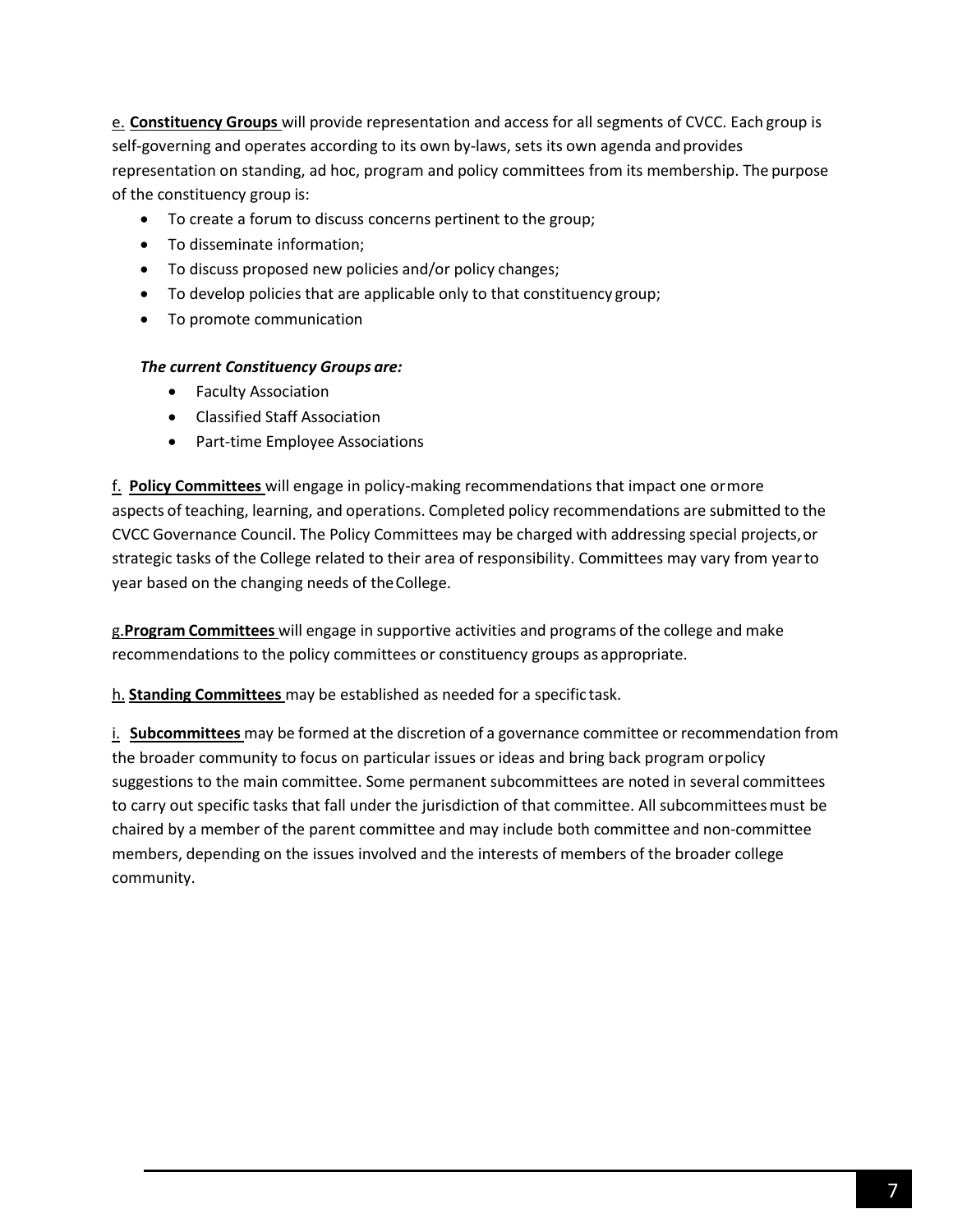## **IV. Strategic Planning and Budgeting Timeline Template**

| <b>Activity</b>                                                                                                                                                                                                                                                                                                                                                                                                                                                                                                                                           | Due Date <sup>1</sup>  | <b>Person Responsible</b>                                                                                                          |
|-----------------------------------------------------------------------------------------------------------------------------------------------------------------------------------------------------------------------------------------------------------------------------------------------------------------------------------------------------------------------------------------------------------------------------------------------------------------------------------------------------------------------------------------------------------|------------------------|------------------------------------------------------------------------------------------------------------------------------------|
| Educational Program Assessments and Departmental Program<br>Assessments identify expected outcomes, assess the extent to<br>which these outcomes are achieved, and provide evidence of<br>improvement.                                                                                                                                                                                                                                                                                                                                                    | Ongoing                | Department Planning<br>Coordinators <sup>2</sup> , Program<br>Coordinators, Program Heads,<br>Department Coordinators <sup>3</sup> |
| Available funds are identified from the prior year budget to be<br>used by coordinators as a preliminary basis for budget requests.                                                                                                                                                                                                                                                                                                                                                                                                                       | By March 1             | VP Finance and Administration                                                                                                      |
| Program Coordinators, Program Heads, and Department<br>Coordinators submit budget requests using the Budget Request<br>Template. Requests should be developed by focusing in<br>collaboration program faculty and with on CVCC's Missionand<br>Goals as well as educational program outcomes.                                                                                                                                                                                                                                                             | By March 15            | Program Coordinators, Program<br>Heads, Department<br>Coordinators                                                                 |
| Department Planning Coordinators submit budget requests using<br>the Budget Request Template in Compliance Assist. Requests<br>should be formed with input from their departments regarding<br>budget needs. Academic Associate Vice Presidents review budget<br>requests submitted by Program Coordinators, Program Heads,<br>and Department Coordinators and incorporate them into their<br>departmental requests. Requests should be developed by<br>focusing on CVCC's Mission and Goals as well as departmental<br>and educational program outcomes. | By March 31            | Department Planning<br>Coordinators                                                                                                |
| Provide budget requests to the Annual Budget Planning Committee.                                                                                                                                                                                                                                                                                                                                                                                                                                                                                          | By April 15            | Office of Institutional<br><b>Effectiveness and Strategic</b><br>Planning                                                          |
| Annual Budget Planning Committee reviews budget requestsand<br>prioritizes them using an objective analysis, focusing on<br>supporting CVCC's overall Mission and Goals as well as<br>departmental and educational program outcomes.                                                                                                                                                                                                                                                                                                                      | By April 30            | <b>Annual Budget Planning</b><br>Committee                                                                                         |
| Projected available funds are calculated and communicated to the<br>College. Priorities set by the Annual Budget PlanningCommittee<br>are used to allocate available funds in the budget for the next fiscal<br>year.                                                                                                                                                                                                                                                                                                                                     | By May 31              | Vice President of Finance and<br>Administration                                                                                    |
| Prioritized budget initiatives are presented to President's<br>Cabinet for approval.                                                                                                                                                                                                                                                                                                                                                                                                                                                                      | By June 30             | <b>Annual Budget Planning</b><br>Committee                                                                                         |
| Budget is revised, if necessary, approved, and published. Funds are<br>allocated                                                                                                                                                                                                                                                                                                                                                                                                                                                                          | By July 31             | <b>Annual Budget Planning</b><br>Committee, VP of Finance and<br>Administration                                                    |
| Present Executive Summary of the budget for the current academic<br>year.                                                                                                                                                                                                                                                                                                                                                                                                                                                                                 | At fall<br>convocation | VP Finance and Administration                                                                                                      |

*(For available budget only)*

As part of the on-going process of annual budget planning, Central Virginia Community College follows the schedule below:

<span id="page-7-0"></span><sup>&</sup>lt;sup>1</sup> If the Due Date falls on a holiday or weekend it is due on the following business day.

<span id="page-7-2"></span><span id="page-7-1"></span><sup>&</sup>lt;sup>2</sup> Department Planning Coordinators are the budget managers for administrative units and academic and student support services units.

<sup>3</sup> Program Coordinators, Program Heads, Department Coordinators are faculty members assigned to these duties.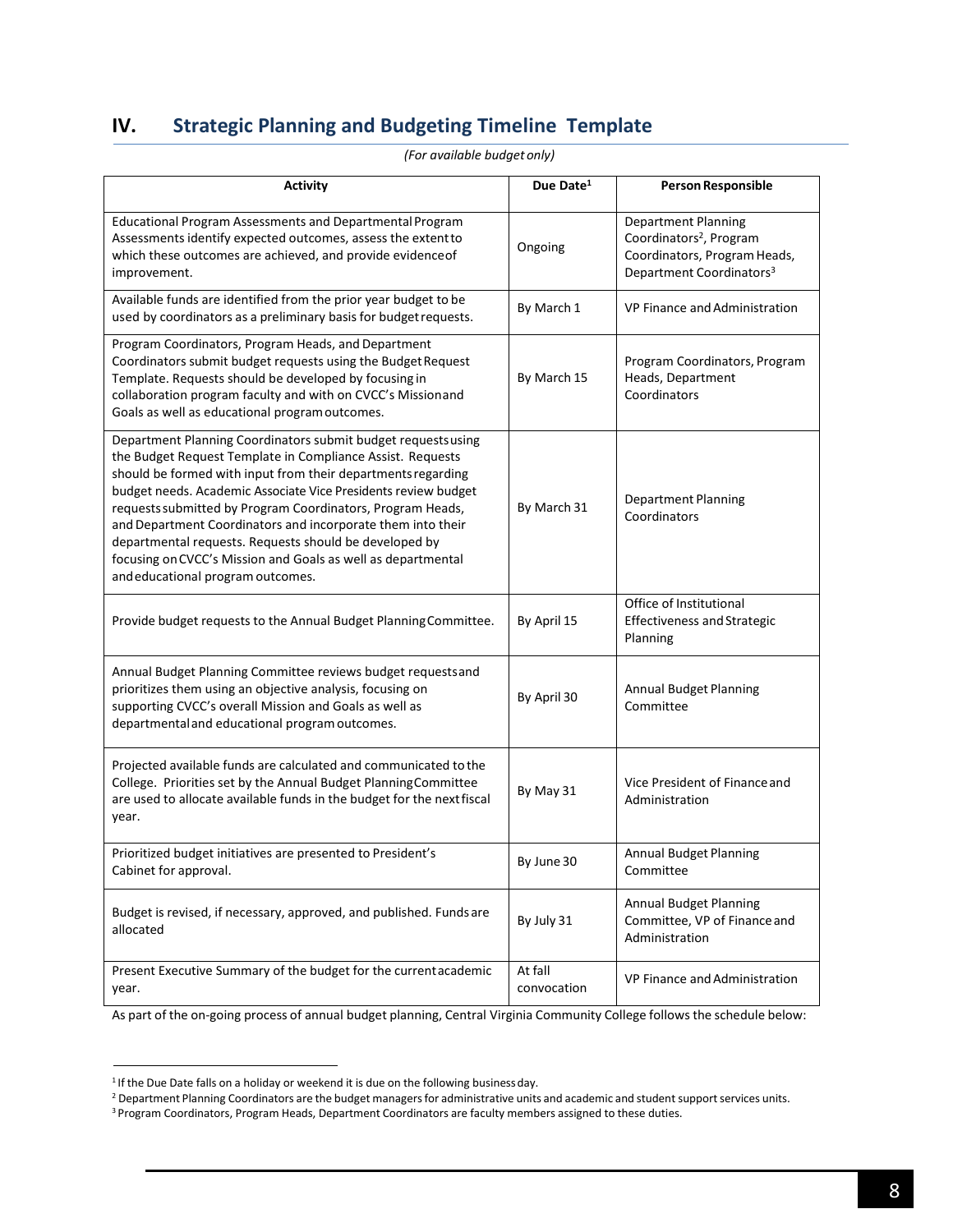## **V. Guidelines for Governance Committees**

- **The first meeting:** The Meeting Calendar will indicate the date, location, and time of the first meeting of each committee.
- **At the first meeting** the committee will
	- o **Elect a recorder**
	- o **Review the goals and objectives and add or revise as necessary.** These should be based on the responsibilities and duties as noted in the committee'sdescription.
	- o **Identify agenda items to address for the year.** The agenda items may come fromany stakeholder and should coincide with the committee's description found inthe Governance Model for CVCC.
- **Responsibilities of Officers**
	- o **Chair:** Set and post the agenda of the committee, coordinate the responsibilities and duties of committee members, set up sub-committees as needed, and serve asliaison with the college community. (The chair of each policy committee will representthat committee on the CGC.)
	- o **Recorder**: Produce minutes for each meeting and upload a draft copy toCommunique within two weeks of the meeting.
	- $\circ$  The chair and recorder are responsible for designating a substitute from within the committee in case they cannot attend a meeting.
- **The last meeting:** During the final meeting of the academic year, **each committee will identify at least one goal and select a chair for the upcoming academic year**. The committee goals willbe posted in the meeting minutes on Communique. The chair's name will be forwarded to the OIESP to be posted on Communique.
- **The Meeting Calendar:** The CGC will establish a time and place for dedicated meetings of the committees. The Meeting Calendar will be published in both the *Daily Bulletin*and *Communique* prior to the beginning of the academic year. For additional meetings the committees will determine a convenient time and necessary frequency based on their agenda.
- **Faculty representatives** may be full or part-time.
- **Permanent members** of committees who are also on the Governance Council will be non-voting members.
- **All meetings are open** (unless restricted by policy or law) and any community memberis welcome to attend, participate, and make suggestions as a non-voting member. Community members requesting to have an item(s) placed on the agenda should contact the Committee Chair prior to the meeting.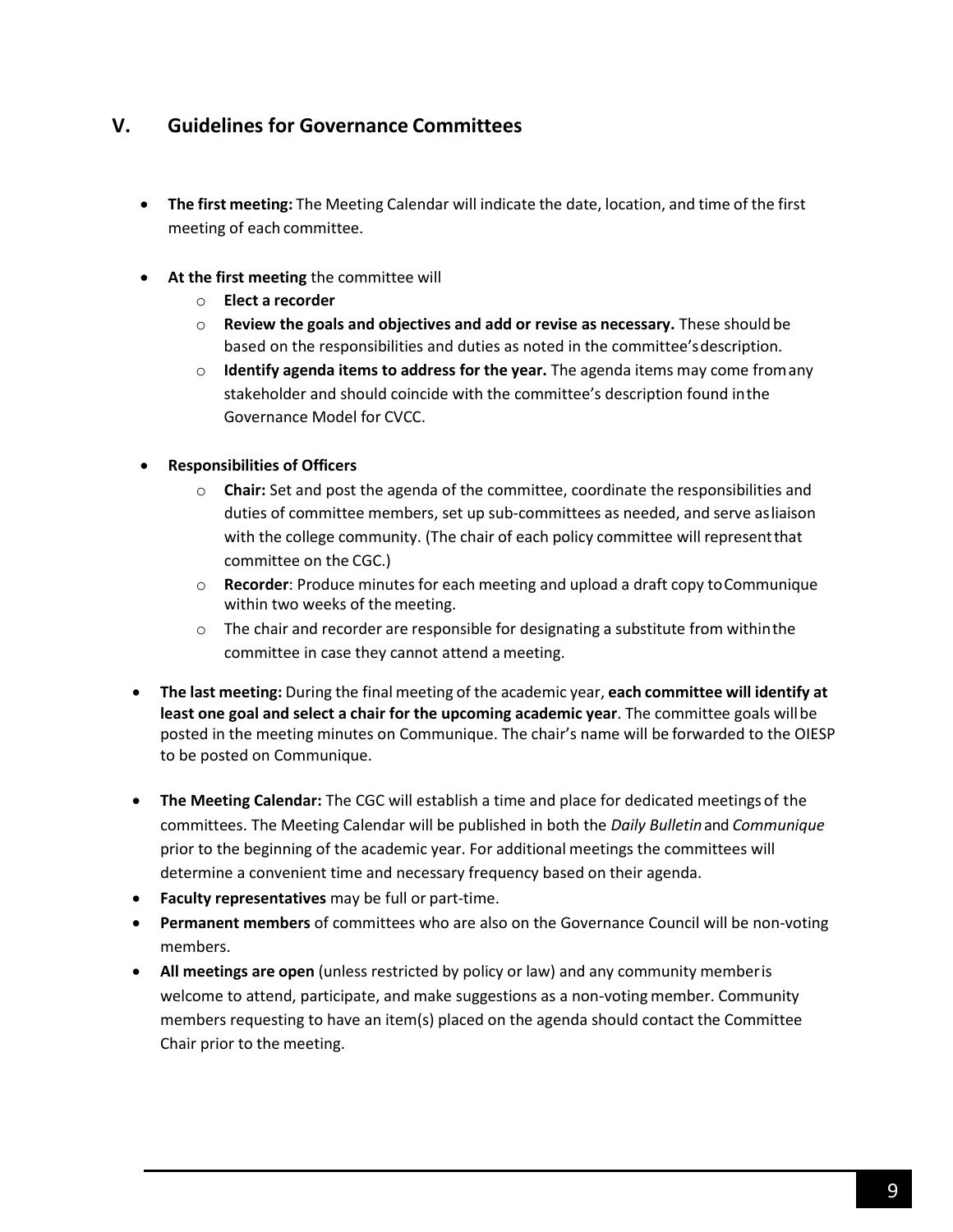## **Recommendations for Agenda and Minutes Format**

Committee Name: Meeting Date: Members Present *(list):* Members Absent *(list):* Old Business: New Business: Recommendations to the College Governance Committee: Suggestions/Items to be shared with other groups (not recommendations but informationthat may be of value to other policy or program committees, or the constituency groups): Submitted by (Recorder's name):

## **VI. Committee Policy Approval Protocols**

a. For those policy proposals or issues that affect more than a single constituency group or department, or fall outside the purview of any existing committee, the path of approval would be as follows:

1. The committee or constituency group initiating the proposal will conduct the research, collect any necessary data, and author the initial policy proposal.

2. The initiating group will determine other appropriate committees or constituency associations to which the proposal should be forwarded for consideration. They will also determine ifan additional ad hoc committee should be assembled to consider the policy proposal.

3. If necessary, the initiating group will revisit the policy proposal after its consideration by the additional committees and modify the policy proposal accordingly.

4. The initiating group will then forward the policy proposal to the CGC.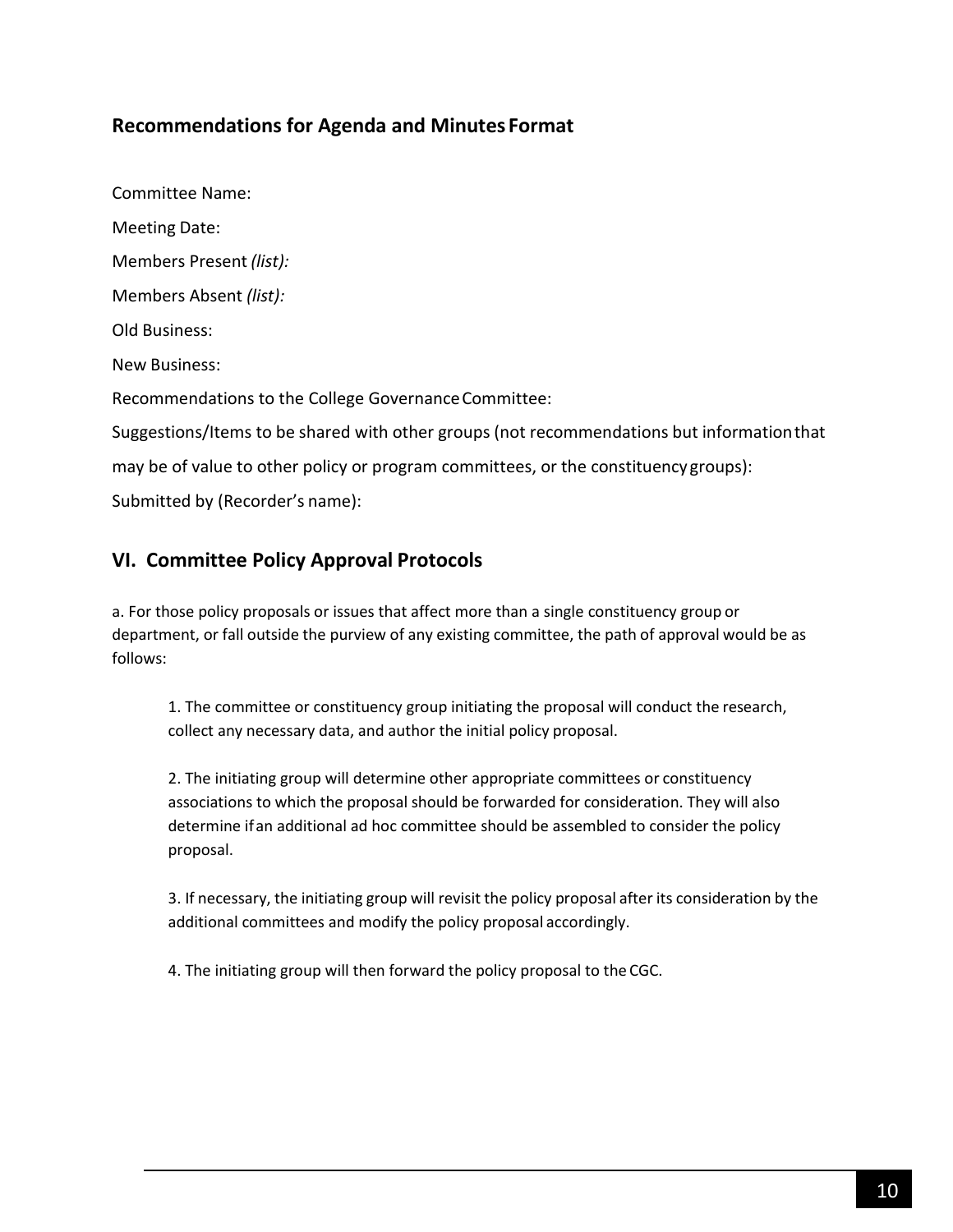5. The CGC will forward an approved policy proposal as a *Consent Agenda Item* to the President's Cabinet for publication and enactment. The CGC will return rejected proposals to the initiating group.

#### *Examples of this type of policy mightinclude:*

- \* Changes in campus computer-use policy
- \* Updates of in-house security policy
- \* Updates policy for changing the college catalogue

B. For those policies or issues only affecting a single constituency group, committee, department, or falling within the purview of an existing committee, the path of approval would be asfollows:

1. The single constituency group, committee, or department initiating the proposalwill conduct the research, collect any necessary data, and author the initialproposal.

2. The initiating group will forward the proposal to the next appropriate governingbody for consideration (i.e. Instructional issues will be forwarded to the AcademicAssociate Vice Presidents.

3. If approved by all appropriate governing bodies, the proposal will then be forwarded tothe President's Cabinet for consideration and enactment or returned for further consideration.If rejected, the initiating group may modify the proposal andresubmit.

#### *Examples of this type of policy or issue might include:*

- \* Common syllabus elements policy developed by the Faculty Association
- \* Policy requiring all lab participants to wear lab coats, proposed by faculty, taken to the Dean, forwarded to Vice President of Academic Affairs and Student Services
- \* Policy regarding number of Student Government officers
- \* Policy regarding adjunct faculty use of email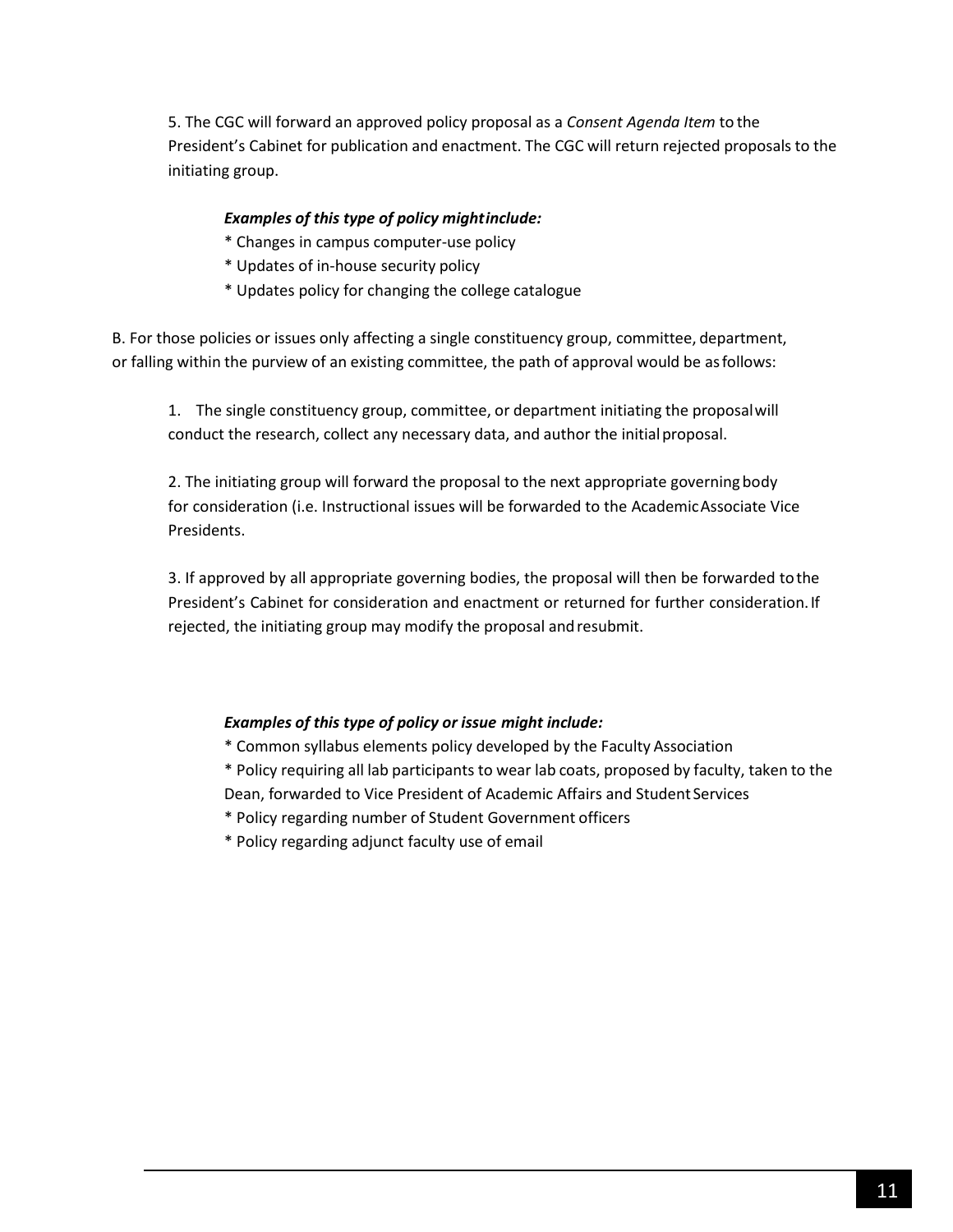## **VII. Committees and Membership**

## *Policy Committees*

**Curriculum and Instruction Policy Committee:** Reviews and makes recommendations for new and existing curriculum/courses of the College (including workforce offerings). Reviews proposalsfor curriculum changes and provide leadership for developing and reviewing policies and procedures that relate to curriculum andinstruction.

| Membership                                                 | <b>Number</b> | <b>Term</b>            |
|------------------------------------------------------------|---------------|------------------------|
| <b>Academic Division Associate Vice Presidents</b>         | 2             | Permanent              |
| Dean of Enrollment Management                              |               | Permanent              |
| <b>Classified Staff representative</b>                     |               | Two year               |
| Registrar                                                  |               | Permanent              |
| Dean of Institutional Effectiveness                        |               | Permanent              |
| Dean of Student Services                                   | 1             | Permanent              |
| Faculty representatives (3 per Division)                   | 6             | Two year (overlapping) |
| Vice President for Academic Affairs, Student Services, and |               | Permanent              |
| <b>Workforce Development</b>                               |               |                        |
| <b>Total</b>                                               | 14            |                        |

**Educational, E-Learning, and Information Technology Committee (E2IT):** 1) Researches, analyzes, and evaluates short and long-term instructional/educational technology needs of the College; 2) serves as a conduit for promoting innovative and best practice methods in the useof instructional/educational technology; 3) produces policy regarding Distance Education, and technology issues directly impacting instruction;  $4$ ) -; 5) makes recommendations for technology training; 6) -.

| Membership                                                                                 | <b>Number</b> | Term                   |
|--------------------------------------------------------------------------------------------|---------------|------------------------|
| Academic Associate Vice President representative                                           |               | Two year               |
| <b>Classified Staff representative</b>                                                     | 1             | Two year               |
| Coordinator of Instr. Tech. & Dis. Ed.                                                     | 1             | Permanent              |
| Faculty representatives (at least one perdivision)                                         | 6             | Two year (overlapping) |
| Off-site Center Director representative                                                    | 1             | Two year               |
| Part-time Staff representative                                                             | 1             | Two year               |
| Student representative                                                                     | 1             | One year               |
| Vice President for Academic Affairs, Student Services, and<br><b>Workforce Development</b> | 1             | Permanent              |
| Vice President of Information Technology                                                   | 1             | Permanent              |
| Workforce representative                                                                   | 1             | Two year               |
| <b>Total</b>                                                                               | 15            |                        |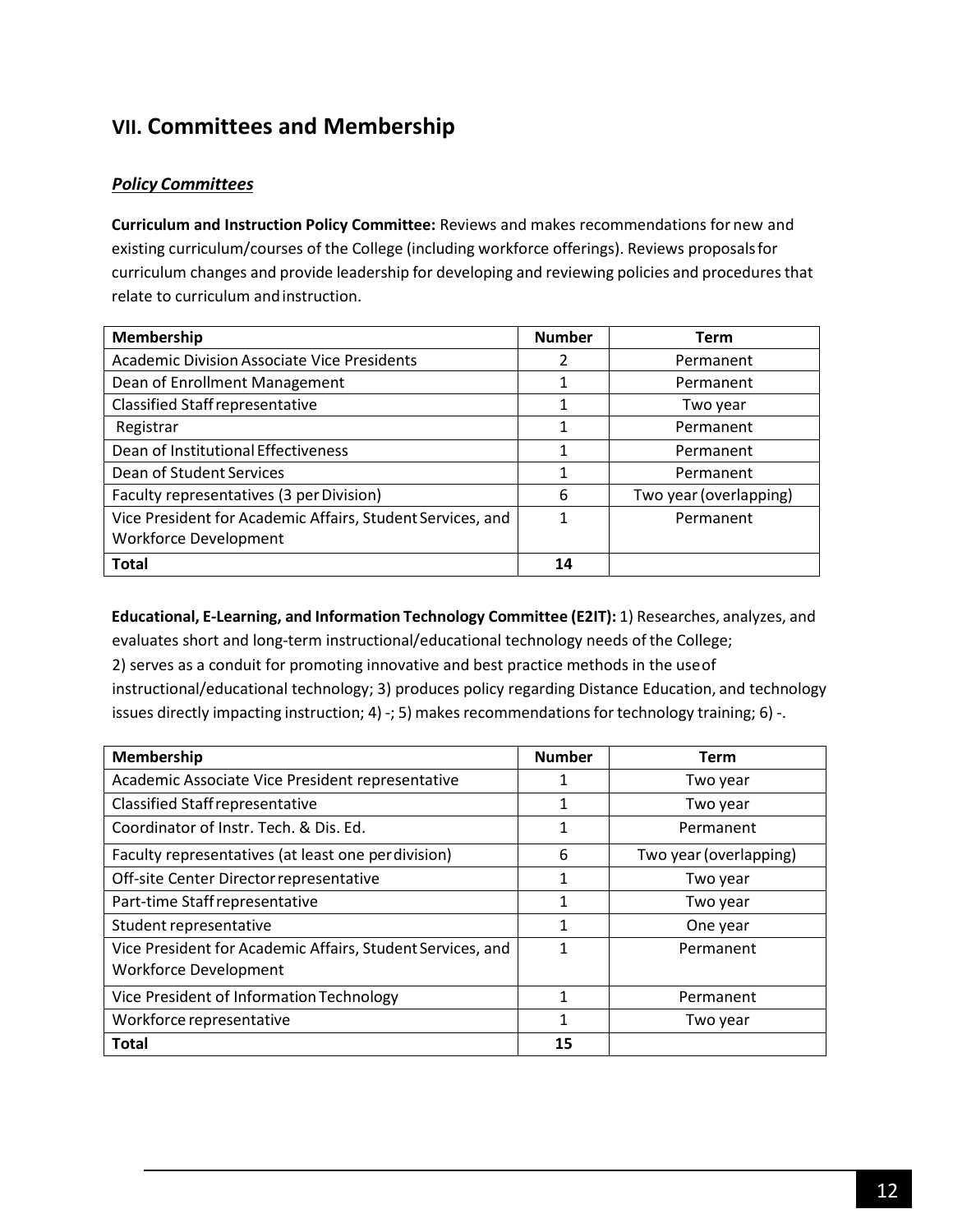**Employee Recognition Committee**: Enhances the pride and morale of employees by formally recognizing their contributions to the effective operation of the College. The committee will develop and administer a comprehensive recognition and reward program to encourage outstanding performance,reward excellence, and recognize exceptional workplace creativity andinnovation.

| Membership                             | <b>Number</b> | Term                   |
|----------------------------------------|---------------|------------------------|
| Administrator representative           |               | Two year               |
| <b>Classified Staff representative</b> | 3             | Two year (overlapping) |
| Faculty representatives                | 3             | Two year (overlapping) |
| Human Resources representative         |               | Permanent              |
| Part-time Staff representative         | 3             | Two year (overlapping) |
| <b>Public Relations representative</b> |               | Two year               |
| Student representative                 |               | One year               |
| <b>Total</b>                           | 13            |                        |

**Evaluation and Assessment Committee:** Provides advice and supports in the effective collection and use of information, data, evaluation, and research to accomplish the mission of Central Virginia Community College, specifically as it involves: 1) the Southern Association of Colleges and Schools(SACS) reaffirmation; 2) student course evaluation; 3) academic program assessment; 4) annual evaluationof employees by supervisors; and 5) annual administrator evaluation by faculty, staff, andsecondary administrators.

| <b>Membership</b>                                          | <b>Number</b> | Term                   |
|------------------------------------------------------------|---------------|------------------------|
| Academic Division Associate Vice President or designee     | 2             | Permanent              |
| Amherst Hall Computer Lab Supervisor                       | 1             | Permanent              |
| <b>Classified Staff representative</b>                     | 1             | Two year               |
| CVCC representative to the Chancellor Faculty Advisory     | 1             | Permanent              |
| Committee                                                  |               |                        |
| Dean of Institutional Effectiveness                        | 1             | Permanent              |
| Faculty representative (at least one perdivision)          | 6             | Two year (overlapping) |
| Part-time Staff representative                             | 1             | Two year               |
| Vice President for Academic Affairs, Student Services, and | 1             | Permanent              |
| <b>Workforce Development</b>                               |               |                        |
| Workforce representation                                   | 1             | Two year               |
| <b>Total</b>                                               | 15            |                        |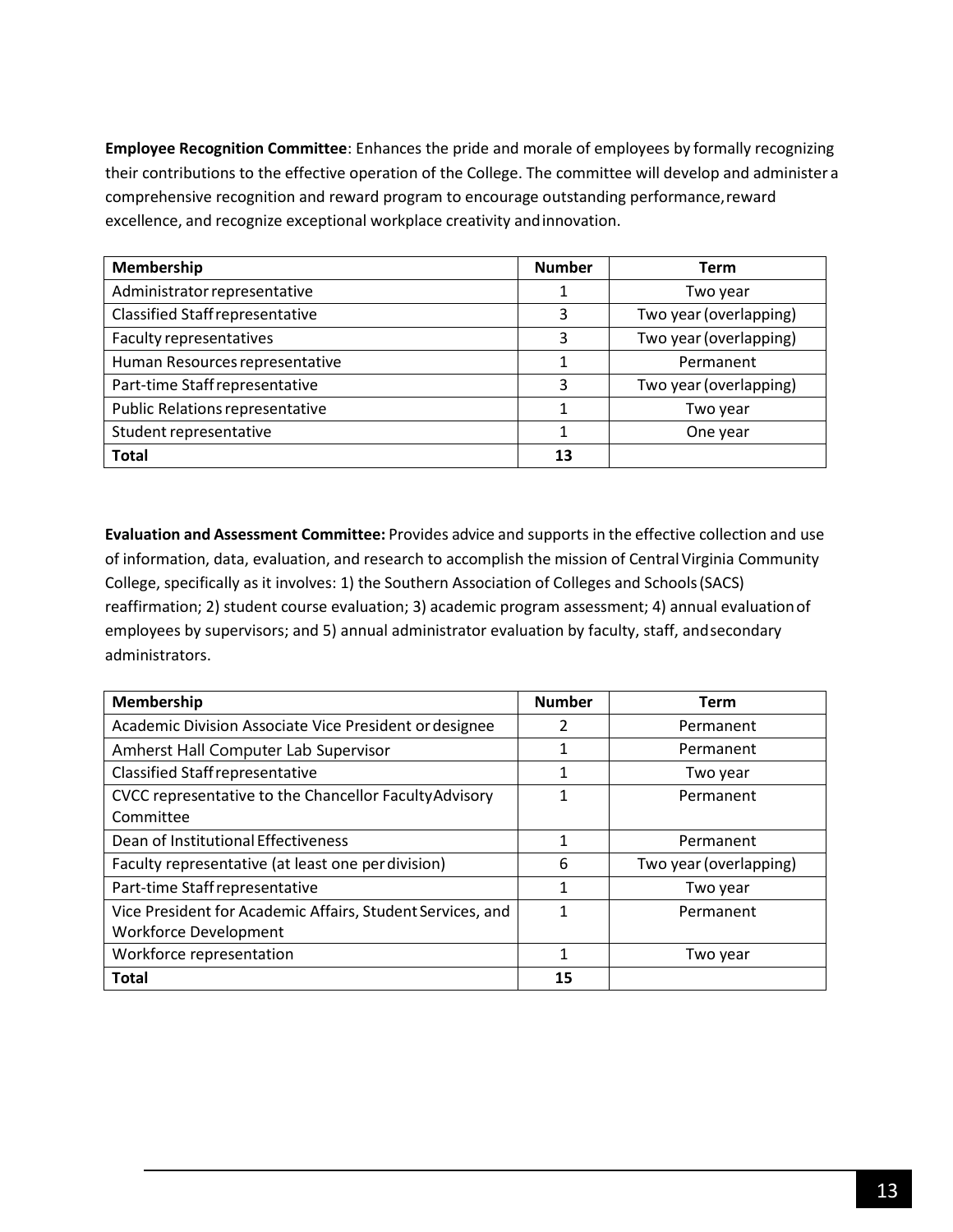**Finance, Facilities and Sustainability Committee:** Proposes policies and educates the collegeon topics relating to physical and financial resources of the College, especially those concerning conservation and efficient use of natural resources both on and offcampus.

| <b>Member</b>                                       | <b>Number</b> | <b>Term</b>            |
|-----------------------------------------------------|---------------|------------------------|
| Academic Associate Vice President representative    |               | Permanent              |
| <b>Business Manager</b>                             |               | Permanent              |
| <b>Classified Staff representative</b>              | 1             | Two year               |
| <b>Emergency Management Coordinator</b>             | 1             | Permanent              |
| <b>Facilities Manager</b>                           | 1             | Permanent              |
| Facilities representatives                          | 1             | Two year               |
| Faculty representatives                             | 2             | Two year (overlapping) |
| Information Technology Representative               |               | Two year               |
| Part-time Staff representative                      | 1             | Two year               |
| Student representative                              | 1             | One year               |
| Vice President of Finance & Administrative Services | 1             | Permanent              |
| Workforce representative                            | 1             | Two year               |
| <b>Total</b>                                        | 13            |                        |

**Professional Development Policy Committee:** Supports college personnel in achieving personaland professional goals associated with their college functions. The committee shall lead inidentifying professional development needs, plan convocation activities, oversee the implementation of identified programs and activities, and develop a plan to equitably distribute available funds.

| Membership                                                 | <b>Number</b> | <b>Term</b>            |
|------------------------------------------------------------|---------------|------------------------|
| Academic Associate Vice President representative           | 1             | Permanent              |
| <b>Classified Staff representative</b>                     | 1             | Two year               |
| <b>Enrollment Management representative</b>                | 1             | Two year               |
| <b>CVCC Director of Professional Development</b>           | 1             | Permanent              |
| CVCC representative to the Chancellor Faculty              | 1             | Permanent              |
| <b>Advisory Committee</b>                                  |               |                        |
| Faculty representatives (3 perdivision)                    | 6             | Two year (overlapping) |
| <b>Student Success representative</b>                      | 1             | Two year               |
| Part-time Staff representative                             | 1             | Two year               |
| Vice President for Academic Affairs, Student Services, and |               | Permanent              |
| <b>Workforce Development</b>                               |               |                        |
| Workforce representative                                   | 1             | Two year               |
| <b>Total</b>                                               | 15            |                        |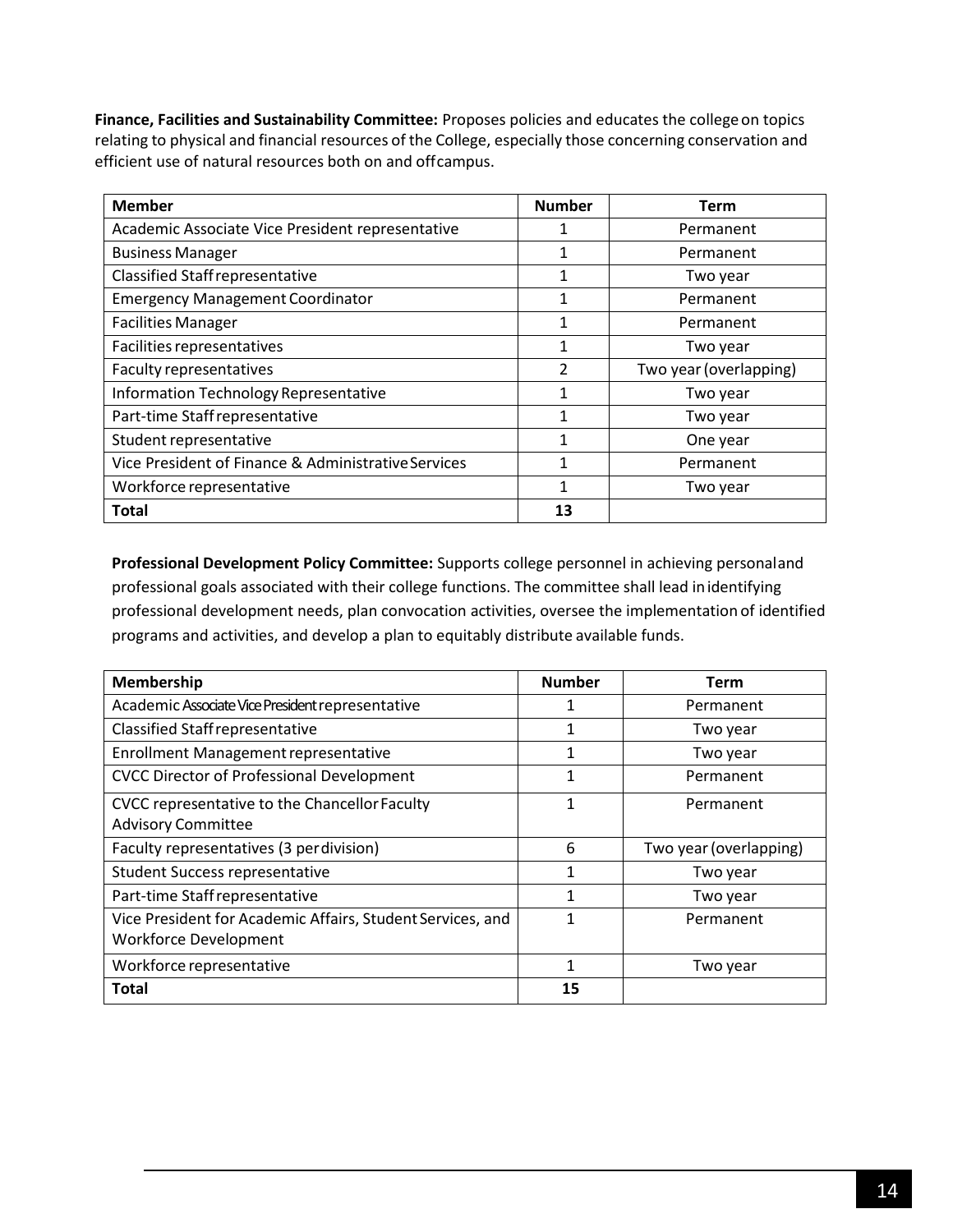**Public Relations and Marketing Committee:** Develops policy and makes recommendations for new and existing marketing strategies for the College, and identify opportunities to use media releases of college events and successes, maintain and publicize a speaker's bureau and community outreach opportunities, and present the College in a favorable light to the community. The overall goal of this committee isto assist in developing multi-year strategic plans to market the College and its programs and utilizeany resources efficiently.

| Membership                                   | <b>Number</b>  | Term      |
|----------------------------------------------|----------------|-----------|
| Academic Counselor/Recruiter                 |                | Permanent |
| <b>Center Directors</b>                      | 4              | Permanent |
| <b>Classified Staff representative</b>       |                | Two year  |
| Dean of Enrollment Management                | $\mathbf{1}$   | Permanent |
| Dean of Student Success or designee          |                | Permanent |
| Faculty representatives                      | $\mathfrak{p}$ | Two year  |
| Marketing representative                     |                | Permanent |
| Part time staff representative               | $\mathbf{1}$   | Two year  |
| Media Specialist                             | 1              | Permanent |
| Student representative                       | 1              | One year  |
| Vice President for Institutional Advancement | 1              | Permanent |
| Webmaster                                    |                | Permanent |
| Workforce representative                     | 1              | Two year  |
| Total                                        | 17             |           |

**Safety and Security Committee:** Promotes and strengthens all aspects of safety and securityon the College campuses.

| <b>Member</b>                                            | <b>Number</b> | <b>Term</b> |
|----------------------------------------------------------|---------------|-------------|
| <b>Buildings and Grounds Supervisor</b>                  |               | Permanent   |
| Division of Professional & Career Studies representative |               | Two year    |
| <b>Business Manager</b>                                  | 1             | Permanent   |
| <b>Coordinator of Library Services</b>                   |               | Permanent   |
| <b>Emergency Management Coordinator</b>                  | 1             | Permanent   |
| <b>EMS/EMT Program Head</b>                              | 1             | Permanent   |
| Division of Arts and Sciences representative             |               | Two year    |
| Police Chief                                             | 1             | Permanent   |
| Student Services representative                          |               | Two year    |
| Vice President of Finance & Administrative Services      |               | Permanent   |
| Vice President of Information Technology                 |               | Permanent   |
| <b>Total</b>                                             | 11            |             |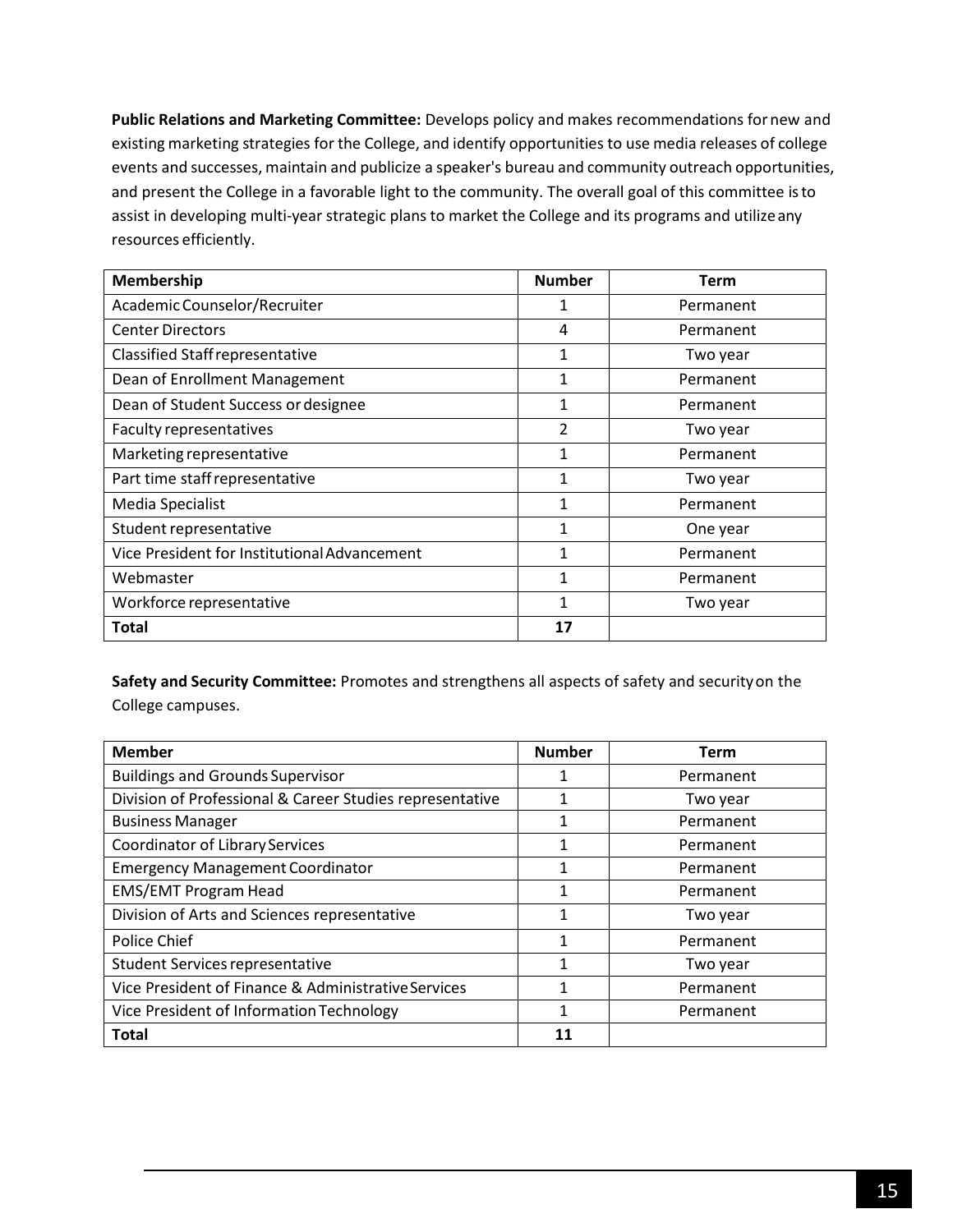**Student Success Committee:** Supports student success and retention by identifying barriers and providing policy solutions. *Permanent subcommittee: CommencementSubcommittee*

| <b>Member</b>                             | <b>Number</b> | <b>Term</b>            |
|-------------------------------------------|---------------|------------------------|
| <b>ADA Counselor</b>                      | 1             | Permanent              |
| Admissions and Records representative     | 1             | Two year               |
| <b>Marketing Coordinator</b>              | 1             | Permanent              |
| Coordinator of the Student Success Center | 1             | Permanent              |
| Counseling representative                 | 1             | Two year               |
| Dean of Enrollment Management             | 1             | Permanent              |
| Dean of Student Success                   | 1             | Permanent              |
| Faculty representatives                   | 3             | Two year (overlapping) |
| Financial Aid representative              | 1             | Two year               |
| Registrar                                 | 1             | Permanent              |
| IT representative                         | 1             | Two year               |
| First Year Programs Coordinator           | 1             | Permanent              |
| <b>Classified Staff</b>                   | 1             | One Year               |
| Student representative                    | 3             | One year               |
| Part-time Staff                           | 1             | One Year               |
| Workforce representative                  | 1             | Two year               |
| <b>Community Connections Coordinator</b>  | 1             | Permanent              |
| <b>Total</b>                              | 21            |                        |

## *Program Committees*

**Culture, Diversity & International Education Committee:** Promotes global education and appreciation of a diverse population by planning, organizing and overseeing college-sponsored events relating to cultural diversity and internationaleducation.

| Membership                              | <b>Number</b> | <b>Term</b>            |
|-----------------------------------------|---------------|------------------------|
| <b>Classified Staff representatives</b> | 2             | Two year (overlapping) |
| Faculty representatives                 | 6             | Two year (overlapping) |
| Media Specialist                        | 1             | Permanent              |
| Part-time Staff representative          |               | Two year               |
| <b>Student Activities Coordinator</b>   |               | Permanent              |
| Student representatives                 | າ             | One year               |
| <b>Total</b>                            | 13            |                        |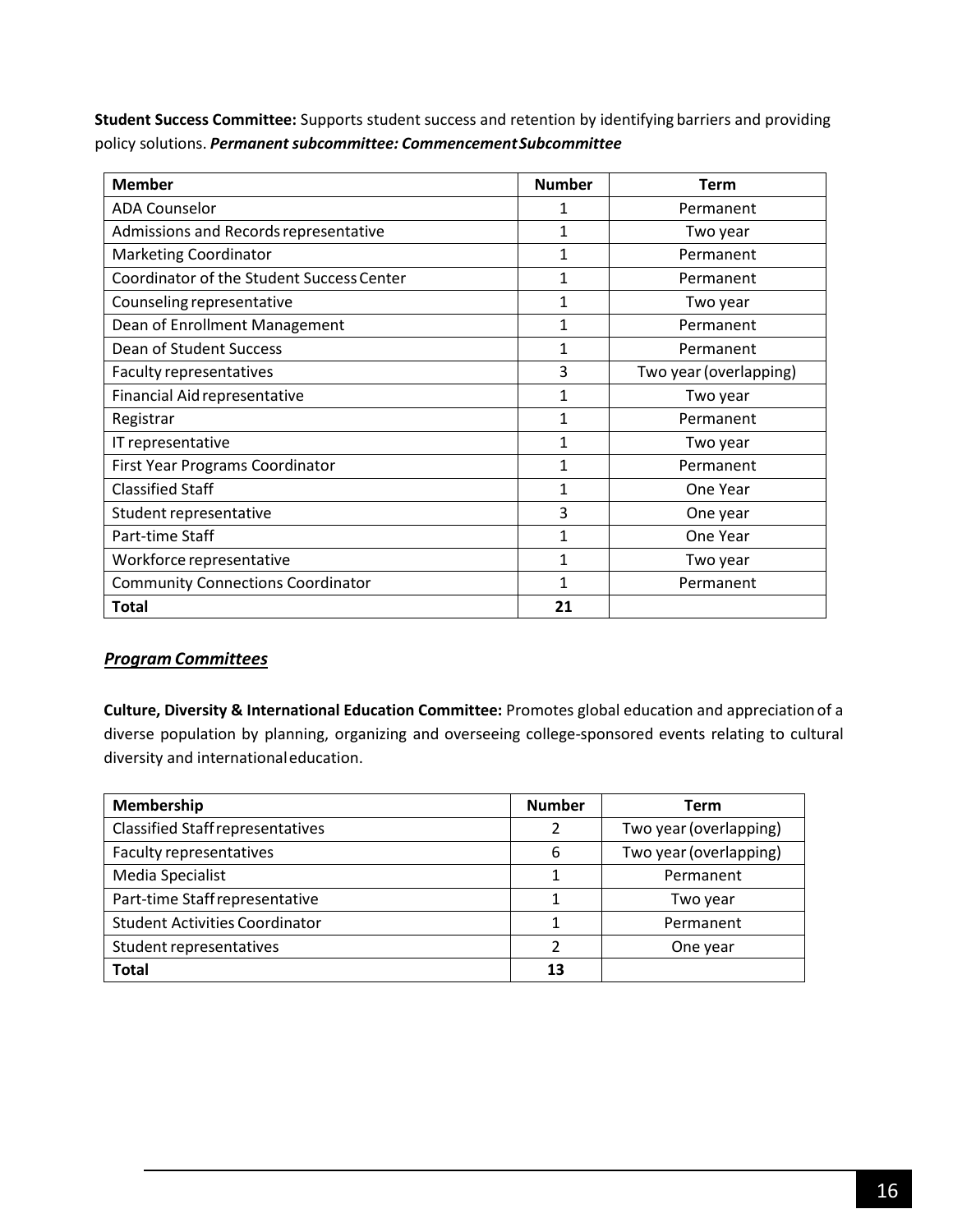**Financial Aid Appeals Committee**: Reviews all student financial aid academic appeals and appliesthe campus satisfactory academic progress policies. These policies incorporate required federal elements, campus policies and procedures, and are based upon consistent and fair standards of practice.

| <b>Membership</b>                       | <b>Number</b>  | Term                   |
|-----------------------------------------|----------------|------------------------|
| <b>Business Office representative</b>   |                | Permanent              |
| <b>Classified Staff representatives</b> | 2              | Two Year (overlapping) |
| Dean of Enrollment Management           |                | Permanent              |
| Dean of Student Success                 |                | Permanent              |
| Faculty representatives                 | $\mathfrak{p}$ | Two Year (overlapping) |
| <b>Financial Aid Director</b>           |                | Permanent              |
| Part-time Staff representatives         | $\mathfrak{p}$ | Two Year (overlapping) |
| <b>Total</b>                            | 10             |                        |

**Social Events Committee:** Plans and implements social activities for college employees such as: receptions for visiting dignitaries, picnics, the Holiday Party, and other socialfunctions.

| Membership                              | <b>Number</b> | Term                   |
|-----------------------------------------|---------------|------------------------|
| Marketing Representative                |               | Permanent              |
| <b>Culinary Arts Program Director</b>   |               | Permanent              |
| <b>Classified Staff representatives</b> | 3             | Two year (overlapping) |
| <b>Faculty representatives</b>          | 4             | Two year (overlapping) |
| Part-time Staff representatives         |               | Two year (overlapping) |
| Campus Police representative            |               | One year               |
| <b>Total</b>                            | 12            |                        |

**Student Conduct Committee:** Promotes the principles of responsibility, accountability, respect, and fairness among CVCC students by hearing and resolving charges of alleged student misconduct. This committee meets only when required.

| Membership                                                | <b>Number</b> | Term                   |
|-----------------------------------------------------------|---------------|------------------------|
| Associate Vice President or Dean of a division not        |               | Selected by Chair      |
| involved in the case                                      |               | each hearing           |
| <b>Community Connections Coordinator</b>                  |               | Permanent              |
| Campus police officer/security personnel                  | 1             | Permanent              |
| <b>Classified Staff representative</b>                    | 1             | Two year               |
| Counseling representative                                 | 1             | Two year               |
| Faculty representatives (at least one from each division) | 3             | Two year (overlapping) |
| *Student representatives chosen                           | $(3-4)$       | One year               |
| from Student Ambassadors                                  |               |                        |
| <b>Total</b>                                              | (11-12)       |                        |

\*If lessthan 7 Student Ambassadors are available, the SGA officers will choose additional students as needed who meet qualifications for StudentAmbassador.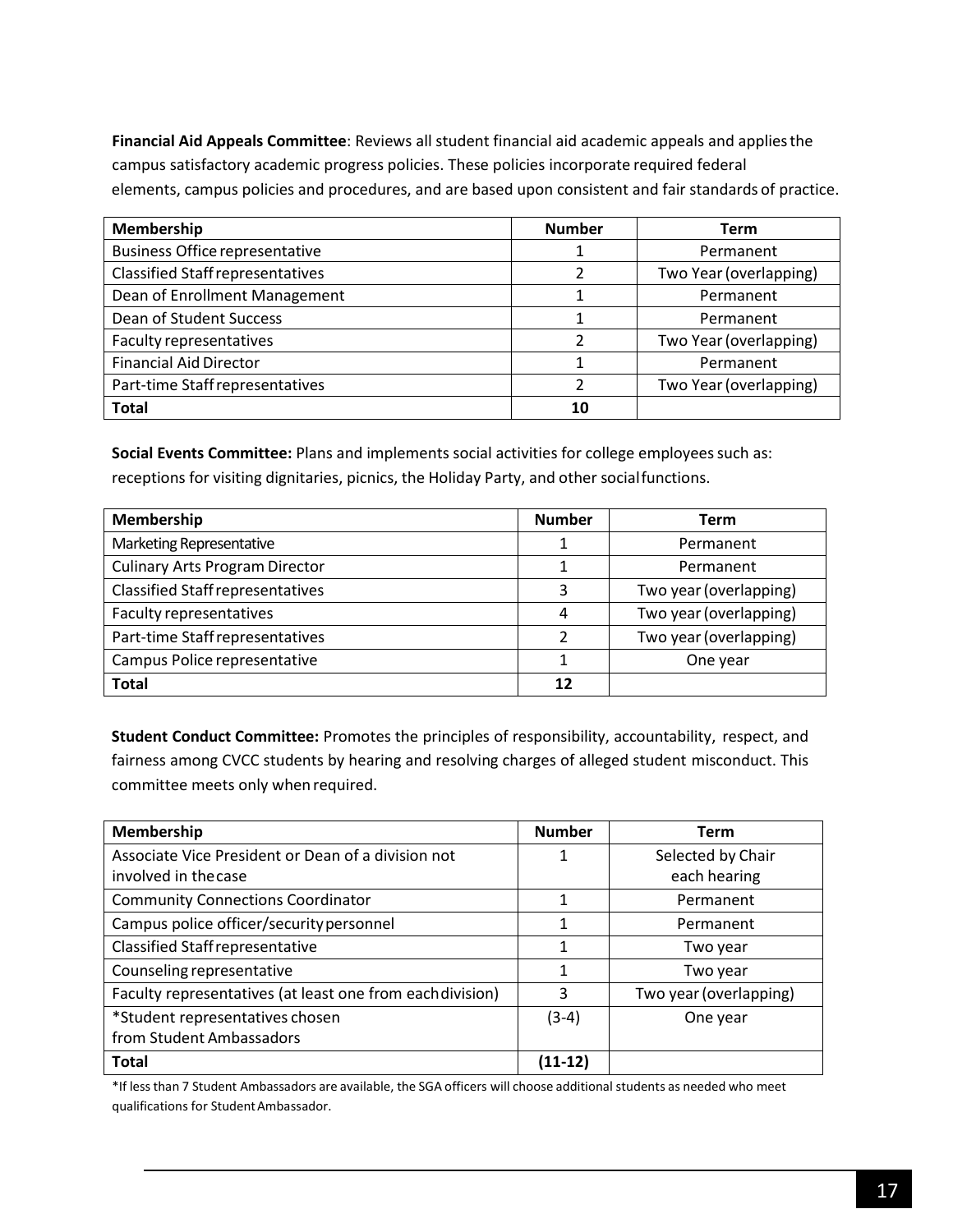## *Standing Committee:*

**Annual Budget Planning Committee**: Reviews and prioritizes the financial requests of thebudget managers based on College goals. Prepares and distributes the annual budget document. This standing committee will meet from March to June at their discretion and reports directly to theCollege Governance Council. For this committee only the Dean of Institutional Effectiveness will serve as the permanent chair.

| <b>Membership</b>                                | <b>Number</b> | <b>Term</b>            |
|--------------------------------------------------|---------------|------------------------|
| Dean of Institutional Effectiveness (non-voting) | 1             | <b>Permanent Chair</b> |
| President                                        | 1             |                        |
| VP of Academic Affairs, Student Services, and    | 1             |                        |
| <b>Workforce Development</b>                     |               |                        |
| VP for Finance and Administrative Services       | 1             |                        |
| VP of Information Technology                     | 1             | Permanent              |
| VP of Institutional Advancement                  | 1             |                        |
| Associate Vice Presidents and Deans (non-voting) | 4             |                        |
| <b>General Administration Coordinator</b>        | 1             |                        |
| (President's office)                             |               |                        |
| Faculty Representative two from each division    | 4             | One-year               |
| <b>Counseling Representative</b>                 | 1             | One-year               |
| <b>Classified Staff representative</b>           | 1             | One-year               |
| Part-time Staff representative                   | 1             | One-year               |
| Finance, Facilities, and Sustainability          | 1             | One-year               |
| <b>Committee Member</b>                          |               |                        |
| Student representative                           | 1             | One-year               |
| <b>Total</b>                                     | 20            |                        |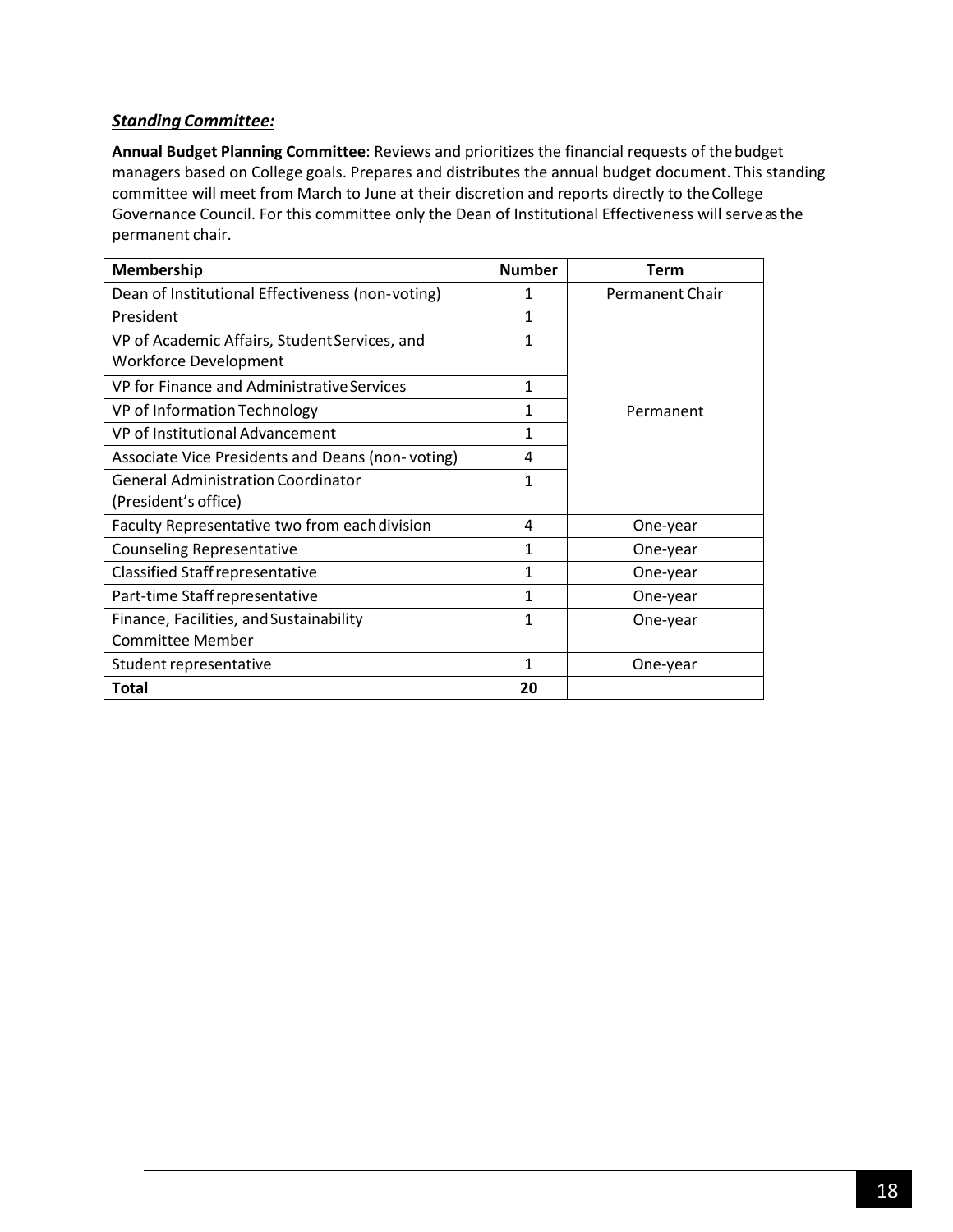## **VIII. Forms**

## **Committee Recommendation Form—CVCC Governance Council(CGC)**

This form is to be used to forward a recommendation from a committee to the CVCC Governance Council

Date submitted:

Name of committee submitting form:

Chairperson of committee (name, email, and telephonenumber):

- 1. Brief description of recommendation or proposal:
- 2. Proposed action plan forimplementation:
- 3. Are there any other offices/committees that should be included in thisdecision?

## **CVCC Governance Council***response*

□ Accept Recommendation

- □ Refer back to committee with changes
- □ Decline Recommendation

#### **Comments:**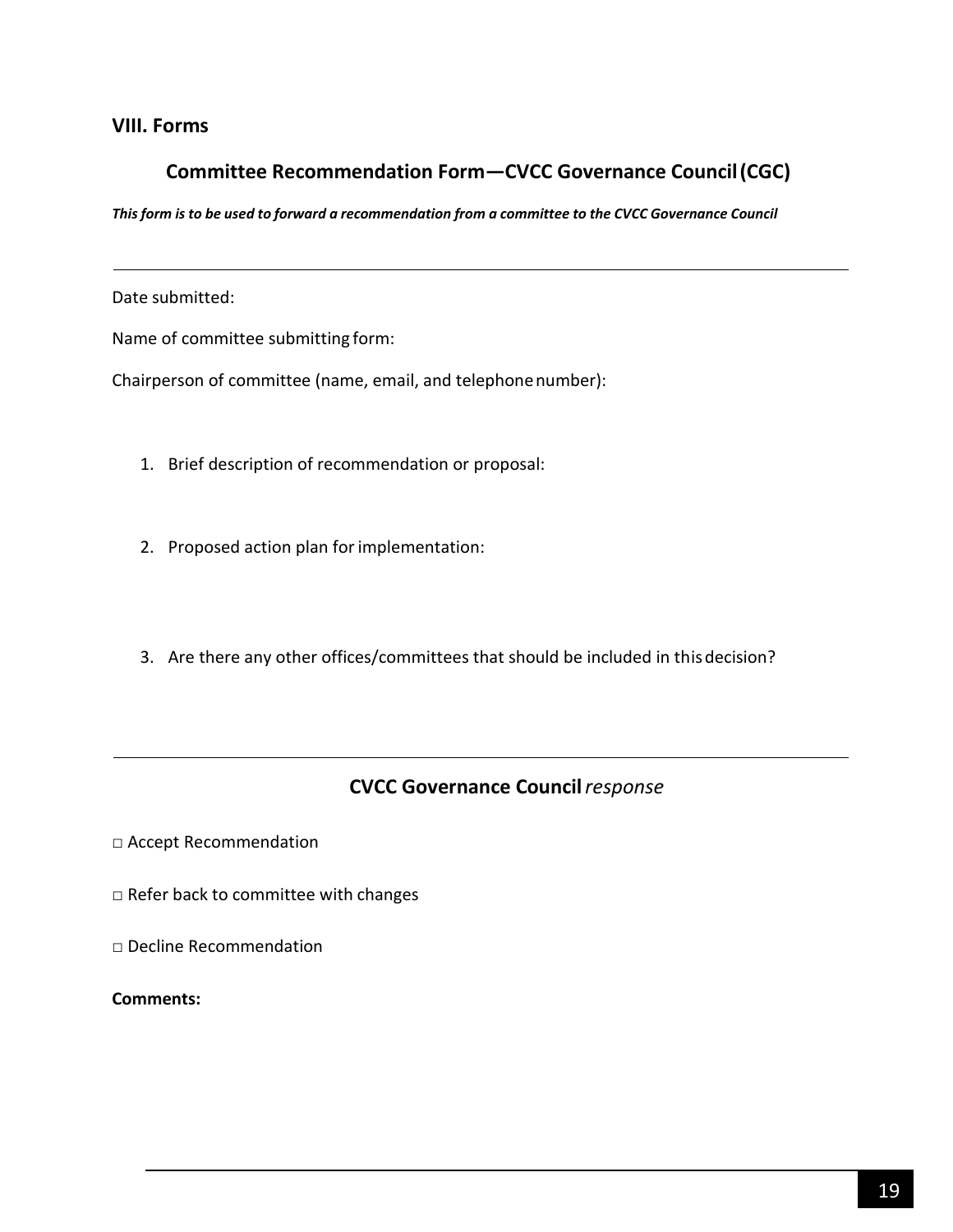## **IX. Governance Model Evaluation**

The Office of Institutional Effectiveness and Strategic Planning (OIESP) will conduct evaluation of the governance model periodically during the regular assessment timeline. Faculty and staff satisfaction levels specific to Governance Model will be determined through surveys. Results will be available on the OIESP shared site.

## **X. Meeting Calendar Template**

The following schedule will allow the Activity Hour to be utilized by the committees fortheir meetings and is designed to ensure that committees with permanent members do not have meetings at the same times. Additional meetings can be scheduled by any committee but should not be scheduled during the Activity Hour.

| <b>Fall Semester</b> |                           |  | <b>Spring Semester</b> |                                       |
|----------------------|---------------------------|--|------------------------|---------------------------------------|
| Date (Tue,           |                           |  | Date (Tue, 1:00        |                                       |
| 1:00 PM)             | <b>Committee Group</b>    |  | PM)                    | <b>Committee Group</b>                |
| Week 1               | Constituency              |  | Week 1                 | Constituency                          |
| Week 2               | Group A                   |  | Week 2                 | Group A                               |
| Week 3               | Group B                   |  | Week 3                 | Group B                               |
| Week 4               | Group C                   |  | Week 4                 | Group C                               |
| Week 5               | College Governance        |  | Week 5                 | <b>College Governance</b>             |
| Week 6               | Constituency              |  | Week 6                 | Constituency                          |
| Week 7               | Group A                   |  | Week 7                 | Group A                               |
| Week 8               | <b>Fall Break</b>         |  | Week 8                 | Group B                               |
| Week 9               | Group B                   |  | Week 9                 | <b>Spring Break</b>                   |
| Week 10              | Group C                   |  | <b>Week 110</b>        | Group C                               |
| Week 11              | <b>College Governance</b> |  | Week 11                | <b>College Governance</b>             |
| Week 12              | Constituency              |  | Week 12                | <b>Constituency: leaders identify</b> |
|                      |                           |  |                        | expiring terms and new                |
|                      |                           |  |                        | representatives for next              |
|                      |                           |  |                        | school year.                          |
| Week 13              | Group A                   |  | Week 13                | Group A                               |
| Week 14              | Group B                   |  | Week 14                | Group B                               |
| Week 15              | Group C                   |  | Week 15                | Group C                               |
| Week 16              | <b>College Governance</b> |  | Week 16                | <b>College Governance</b>             |
| Exam Week            | No Meetings               |  | Exam Week              | No Meetings; constituency             |
|                      |                           |  |                        | leaders notify CGC recorder of        |
|                      |                           |  |                        | committee memberships for             |
|                      |                           |  |                        | next school year by May 1             |